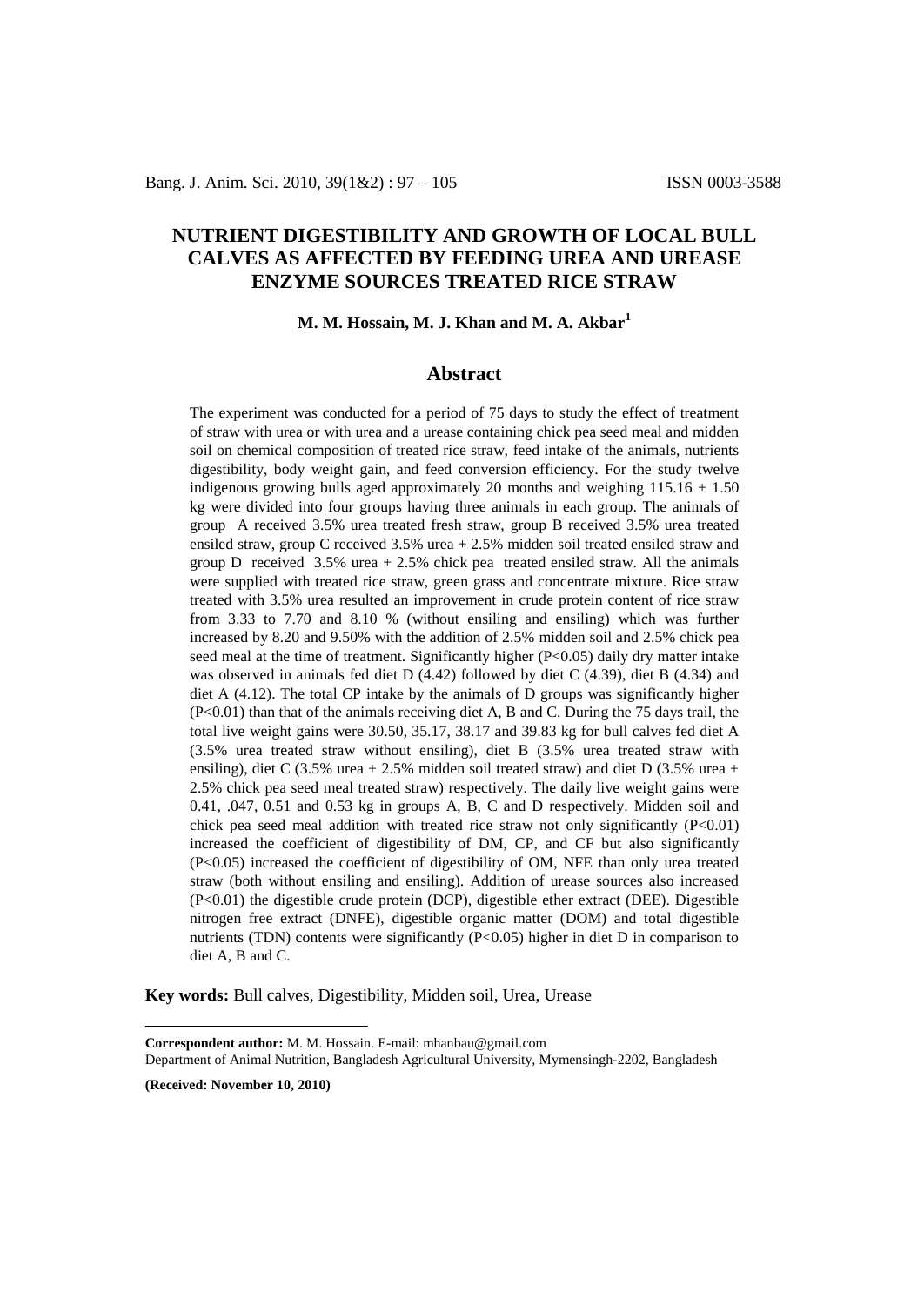Bang. J. Anim. Sci. 2010, 39(1&2)

## **Introduction**

In the country, there are about 22.87 million cattle, 1.21 million buffaloes, 20.75 million goats and 2.68 million sheep (DLS, 2008). These large numbers of animals are suffering from serious shortage of feeds both in quality and quantity. The roughage and concentrate available for feeding livestock can meet only 50 and 10% respectively of the requirement (Haque *et al.*, 2007). Rice straw alone contributes 87% of the roughage feed of animals. The value of rice straw to bovines is limited by low voluntary intake, slow rate of digestion and low content of available energy, protein, minerals and vitamins. Extensive research has been carried out for several decades on improving nutritive value of cereal straws for livestock using physical, chemical and biological treatments and varying degree of success has been reported from technical aspect, however, economic benefit and social acceptance of these technologies have been very limited (Rangnekar, 2005). Pre-treatment of straw is one of the possible alternatives for better utilization and improves the digestibility of straw. To improve the quality of straw through chemical treatment with caustic soda was investigated over a hundred years ago (Lehmann, 1991). Different treatment procedures are available to upgrade the nutritive value of straws (Doyle *et al*., 1996). The "urea treatment" is the result of two processes which occur simultaneously within the mass of forage to be treated: ureolysis which turns urea into ammonia, and the subsequently generated effect of the ammonia on the cell walls of the forage. Khan *et al*. (1999) reported that urea pre-treatment of straw by adding plant extract as a source of urease has proved as one of the technologies in improving nutrient content and feeding value of various types of straw. By using plant urease the treatment time of straw could successfully be reduced from 2-3 weeks to 5 days (Jayasuriya and Pearce, 1983). The research work was undertaken to upgrade the nutritive value of rice straw by process of treating with urea and urease containing chick pea and midden soil.

# **Materials and Methods**

## **Collection of feed ingredients and processing**

The experiment was conducted in the Shahjalal Animal Nutrition Field Laboratory of Bangladesh Agricultural University, Mymensingh from March to June, 2009. Maize, rice polish, mustard oil cake, soybean seed meal, dicalcium phosphate and salt were purchased from a local market. Green grasses were cultivated in the fodder plot of Animal Nutrition Field Laboratory. Rice straw was chopped at a particle size of 4 to 6 cm prior to treatment. Green grasses were also chopped prior to offer to animals. Chick pea seeds and midden soil were ground to powder by an automatic grinder, were thinly spreaded on a paper to remove heat generated during grinding. Commercial fertilizer grade granulated urea  $(NH<sub>2</sub>-CO-NH<sub>2</sub>)$ , 43% N) was purchased prior to treatment.

## **Treatment of rice straw**

Ten (10) kg of rice straw was spreaded on a clean, hygienic concrete floor. Then commercial urea at the rate of 3.5% (on straw DM basis) was dissolved in 10 litres of water. The urea solution was sprayed throughout the chopped straw with a hand garden sprayer and the straw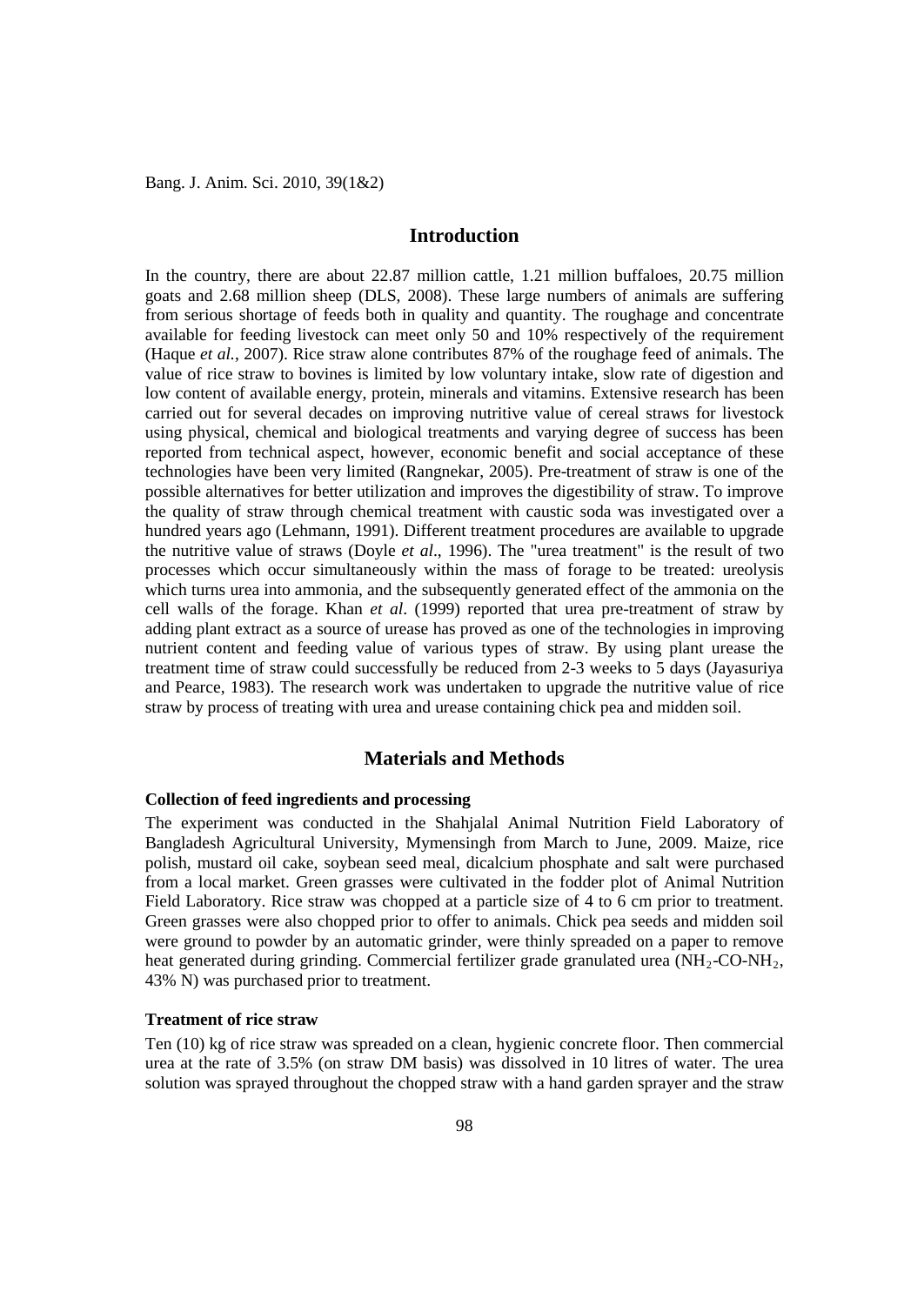was mixed properly to achieve uniform wetting by the hand. In this way, total quantity of straw was mixed with urea solution. Treated straws were kept into a pre-prepared silo pit, squeezed sufficiently to expel excess air and covered by double layer polythene sheet to ensure anaerobic condition. This preserved straw was kept for 7 days before feeding to the animals of group B. For group C and D, finely ground 2.5% midden soil and 2.5% chick pea seed meal were thoroughly added with urea treated straw at the time of treatment and preserved for 7 days before feeding animals.

#### **Experimental design and dietary treatments**

Twelve male bull calves of 20 months of age with an average body weight of  $115.16 \pm 1.50$ kg were selected for this study following Completely Randomized Design (CRD). The animals of group A received 3.5% urea treated straw (fresh), group B received 3.5% urea treated ensiled straw, group C received 3.5% urea + 2.5% midden soil treated ensiled straw and group D received 3.5% urea + 2.5% chick pea treated ensiled straw. Animals were supplied treated rice straw *ad libitum*, 2 kg green grass and 400 g concentrate mixture (rice police, maize, mustard oil cake, soybean seed meal, dicalcium phosphate and salt @ 43:30:21:3:2:1 per 100 kg live body weight of animal.

## **Feed intake**

Experimental diet was supplied to all the animals twice daily and left over was weighed in the following morning. Feed intake recorded was inevitable found after subtracting left over from the feed supplied. The values were expressed as fresh and dry matter basis. During the experimental period, the animals consumed all the green grasses and concentrate but refused a small quantity of straw every day.

#### **Collection of faeces**

Faeces were collected manually from each animal throughout the day and night during the collection period and then kept in polythene bags to avoid the losses of volatile nitrogen and contamination with dirt and urine. The total quantity of faeces voided was weighed and recorded against each animal. About 10% of the every day well mixed faeces of each animal were collected, sun dried and stored in polythene bags. At the end of the collection period the sun dried faeces were composites together and then ground in 1 mm sieve which was used for proximate components analysis except two components DM and CP which were determined from fresh faeces. The daily feed intake and left over were also recorded during that period. Keen observation was taken with the unwanted mixing of urine and feces in that time.

### **Chemical analysis**

Chemical analysis for crude protein (CP), crude fiber (CF), ether extract (EE), Ash and nitrogen free extract (NFE) were done with respective samples of feed, left over and faces following the methods of AOAC (2004). Analysis of urine was done only for total nitrogen content. All the samples were analyzed in duplicate and mean values were recorded.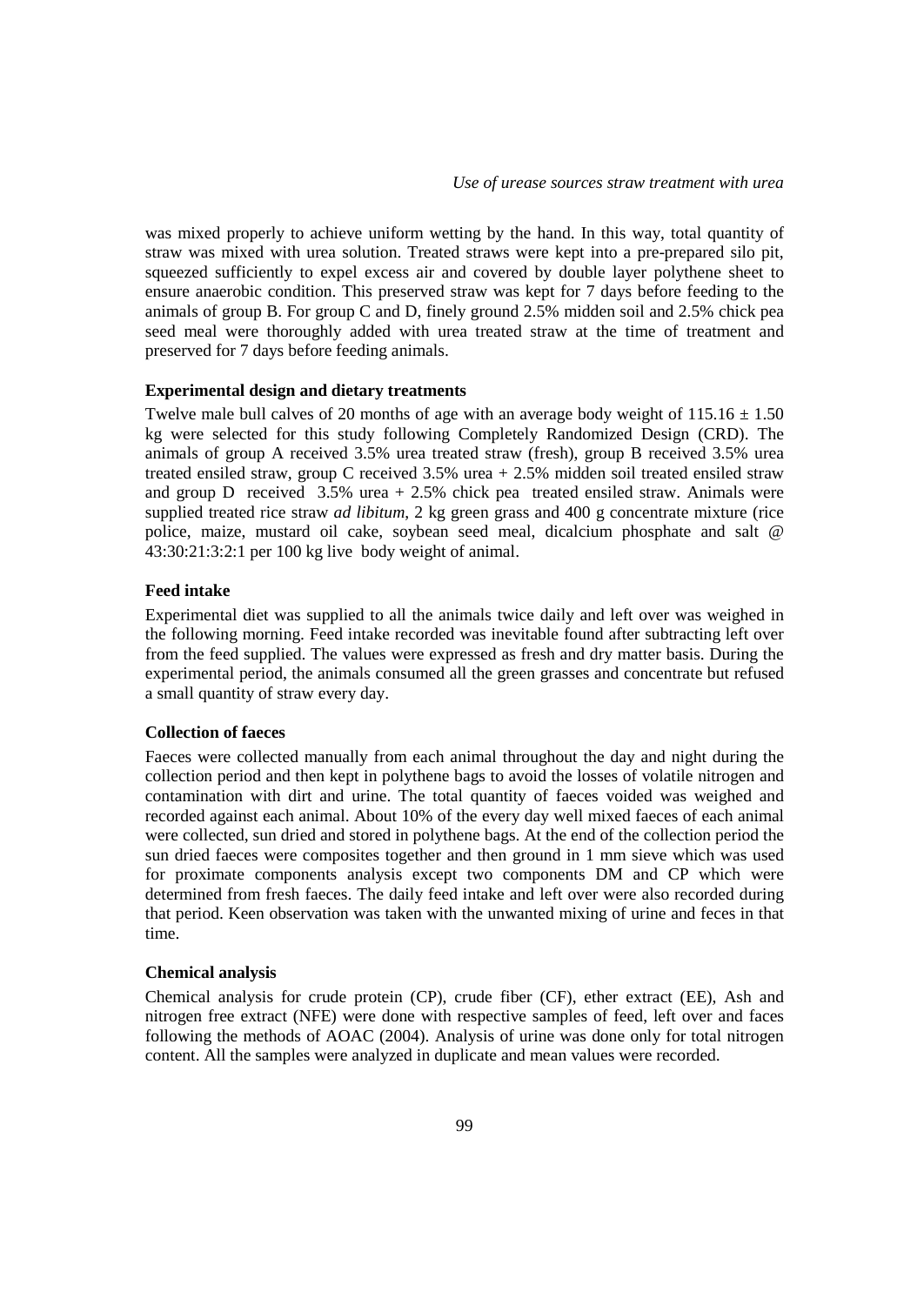Bang. J. Anim. Sci. 2010, 39(1&2)

#### **Statistical analysis**

For every parameter, the data were analyzed using the "MSTAT" statistical programme to compute analysis of variance (ANOVA) for a completely randomized design (CRD) and the mean values with standard error deviation (SED) were recorded. Duncan's Multiple Range Test (DMRT) was also done for different parameter to compare the treatment means.

## **Results and Discussion**

#### **Chemical composition of feed ingredients**

The chemical composition of rice straw, urea treated rice straw, urea + chick pea seed meal treated rice straw, urea + midden soil treated rice straw and other feed ingredients is presented in Table 1. It can be seen from the Table that rice straw contained 3.33% crude protein which was increased to 7.70% by treatment with 3.5% urea (without ensiling) and to 8.10% with 3.5% urea (ensiled). The value was increased further by addition of chick pea seed meal and midden soil meal at the time of urea addition which is 9.50% with the addition of 2.5% chick pea seed meal and 8.20% with the addition of 2.5% midden soil meal. Similar observation was also made by Khan *et al.* (1999) who stated that addition of urease sources increased the rate of urea hydrolysis and crude protein content of treated straw. This finding was supported by Malek *et al.* (2008) who reported that CP concentration of straw treated with soybean seed meal showed highest value followed by cowpea seed meal, midden soil and only urea against 4.2 % in untreated straw and the difference among treatments were highly significant (P<0.01). Untreated rice straw contained 36.50% CF which was decreased by treatment with 3.5% urea (33.98%) and 32.20% when it was ensiled (Table 1). The value has been also decreased further by addition of different urease sources at the time of treatment which were 31.98% with addition of 2.5% chick pea seed meal (D) and 33.16% with addition of 2.5% midden soil (C). By using 4% bean seed meal and 4% pea seed meal as a source of urease with urea treated straw helped to reduce the CF%. Treatment of straw with urea helps in increasing cell wall porosity which makes polysaccharides more available to enzymatic hydrolysis because addition of plant urease at the time of urea (ammonia) treatment act on roughages by cleaving ester linkages between cell wall polymers (Goto, 1995). From Table 1 it was seemed that untreated rice straw contained 42.45% NFE where in group C (2.5% midden soil) and group D (2.5% chick pea) with 3.5% urea observed in lower NFE content (40.10% and 41.08%). It was seen from the Table that rice straw contained 16.47% ash which reduced to 16.11% and 14.88% by the treatment with 3.50% urea + 2.5% midden soil treated straw and 3.50% urea + 2.5% chick pea treated straw respectively. But the value was increased to 17.75% with 3.50% rice straw treated group (ensiled).

#### **Feed Intake and conversion**

The daily feed (DM basis) consumption during 75 days of experimental period by growing bull calves was 309.01, 325.88, 329.56 and 331.98 kg for diet A, diet B, diet C and diet D respectively. It is evident from the Table that the animal receiving midden soil and pea seed meal as a source of urease with urea at the time of treatment (Group C and D) consumed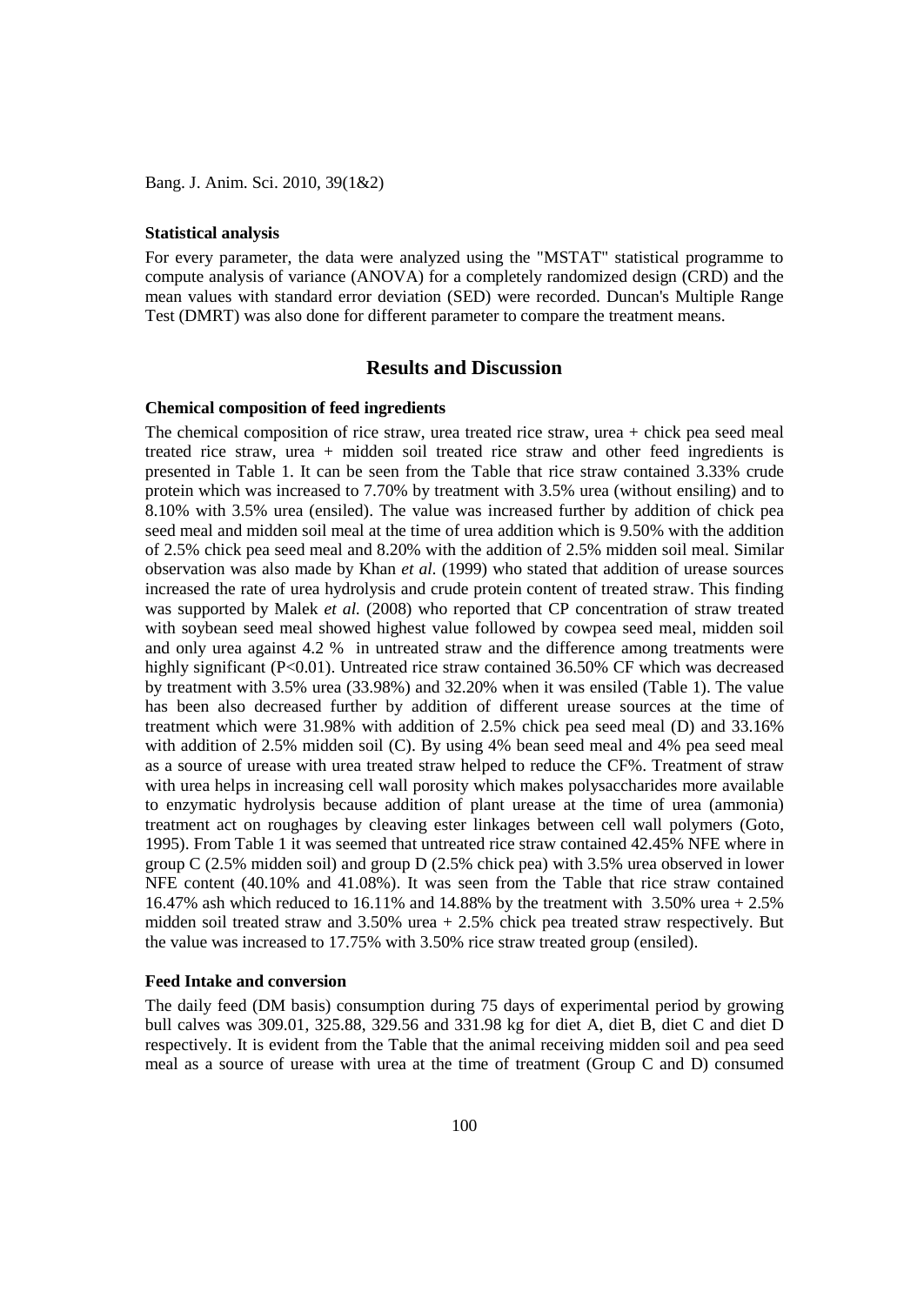more total DM than group A and B. However, there were no significant  $(P>0.05)$  differences among the groups. This observation contradict with the findings of Ahmed *et al.* (2003) who obtained significantly (P<0.05) higher dry matter intake in growing cattle fed 4% urea + 4% soybean meal treated straw. Crude protein (CP) intake was higher in animal receiving diet C and diet D than diet A and diet B have been showed in Table 2. Total CP intake by 75 days experimental period in group A, B, C and D were 26.61, 29.00, 29.58 and 33.06 kg respectively. The total CP intake by the animals of D groups was significantly higher (P<0.01) than that of the animals receiving diet A, B and C. Similarly, Narayan *et al.* (2004) also found a higher CP intake in urea treated straw.

| <b>Feed Ingredients</b>                      | DM     | Composition (g/100 gDM) |          |       |       |            |       |
|----------------------------------------------|--------|-------------------------|----------|-------|-------|------------|-------|
|                                              | g/100g | OM                      | $\bf CP$ | CF    | EE    | <b>NFE</b> | Ash   |
| Rice straw                                   | 88.9   | 83.53                   | 3.33     | 36.50 | 1.25  | 42.45      | 16.47 |
| 3.50% urea treated straw (fresh)             | 44.85  | 83.81                   | 7.70     | 33.98 | 2.05  | 40.08      | 16.19 |
| 3.50% urea treated straw (ensiling)          | 46.15  | 82.25                   | 8.10     | 32.20 | 2.15  | 39.80      | 17.75 |
| $3.50\%$ urea + 2.50% midden soil (ensiling) | 49.50  | 83.89                   | 8.20     | 33.16 | 2.43  | 40.10      | 16.11 |
| $3.50\%$ urea + 2.50% chick pea (ensiling)   | 49.15  | 85.12                   | 9.50     | 31.98 | 2.56  | 41.08      | 14.88 |
| Urea                                         | 96.12  | $\blacksquare$          | 264.00   |       |       |            |       |
| Midden soil                                  | 89.98  |                         | 3.06     |       |       |            |       |
| Green grass                                  | 21.21  | 89.70                   | 7.44     | 33.07 | 2.05  | 47.14      | 10.30 |
| Concentrate mixture                          | 91.82  | 84.81                   | 16.06    | 6.16  | 11.73 | 50.89      | 15.2  |
| Chick pea                                    | 88.90  | 94.09                   | 25.09    | 6.01  | 16.00 | 46.99      | 5.91  |

**Table 1. Proximate composition of diets and feed ingredients (g/100g DM)**

## **Live weight gain**

The total live weight gains were 30.50, 35.17, 38.17 and 39.83 kg for bull calves fed diet A, diet B, diet C and diet D respectively. Live weight gain of the animal on different groups was non significant (P>0.05). It can be seen from the same Table 2 that the daily live weight gains were 0.41, 0.47, 0.51 and 0.53 kg in groups A, B, C and D respectively and no significant differences was observed among the groups. On the other hand, Khan *et al.*  (1996) obtained higher body weight of lambs receiving soybean meal as protein source (P<0.05). Same result was also found by Hossain and Rehman (1981) that 5% urea treated straw provided 0.31 kg more DOM and produced extra gain of about 60-80 g/day on urea supplemented straw.

## **Apparent digestibility of nutrient**

The DM digestibility of the animals fed urea  $+$  chick pea seed meal treated straw (63.57%) was significantly higher  $(P<0.05)$  compared with that of animals fed urea + midden soil treated straw (61.12%), urea treated straw with ensiling (59.67%) and urea treated straw without ensiling (56.55%). Significantly higher (P<0.05) OM digestibility was found in diet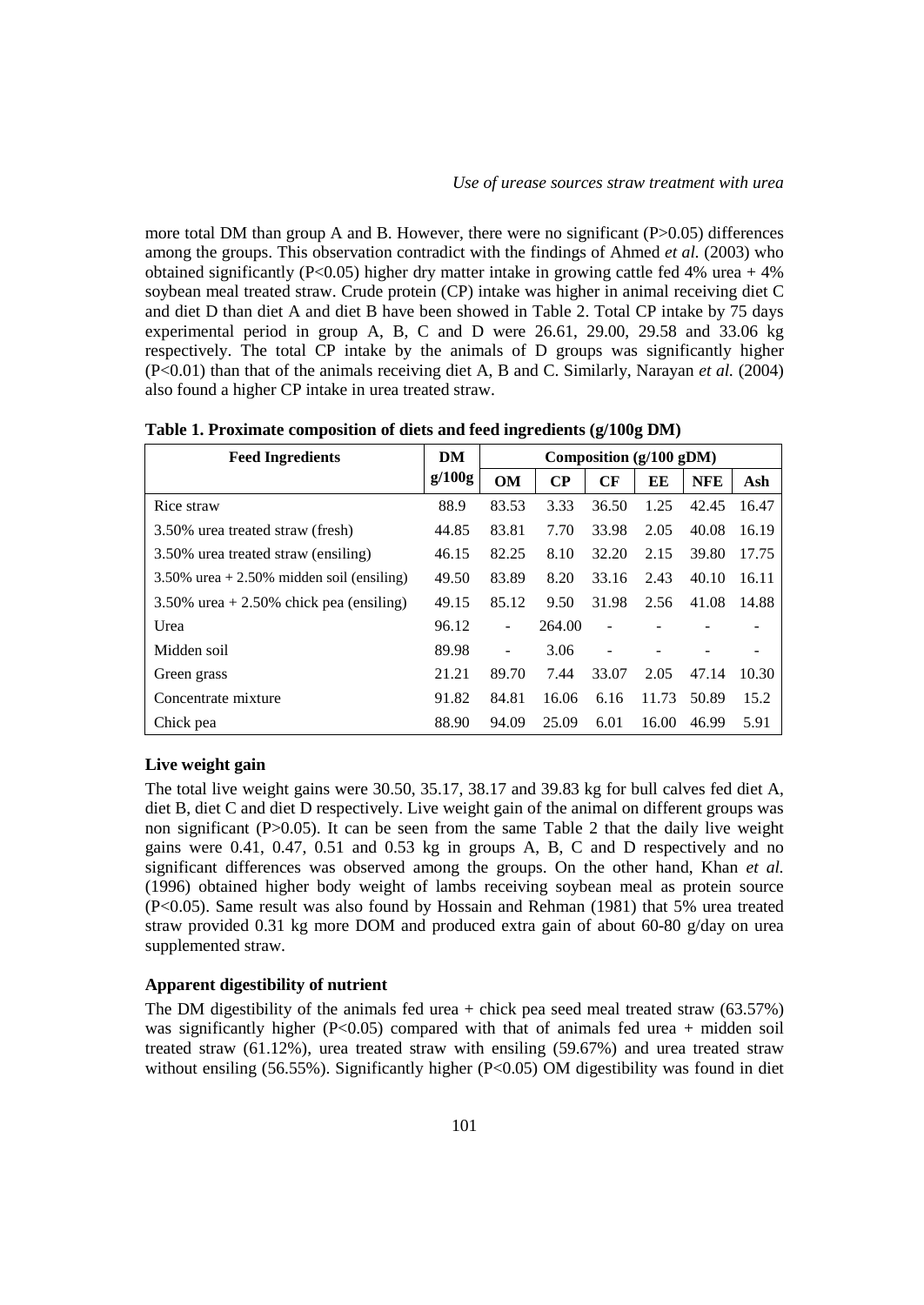### Bang. J. Anim. Sci. 2010, 39(1&2)

D containing urea + chick pea seed meal treated straw than those in diet C, diet B and diet A. This result was supported that addition of soybean seeds, watermelon seeds, pumpkin seeds, jack bean seeds and winged seeds reduced treatment time and increased in vitro OM digestibility (Ibrahim *et al*., 1985). The CP digestibilities of different diets are 64.42, 68.37, 70.23 and 73.62% in group A, B C and D respectively (Table 3) and CP digestibility was significantly higher ( $P<0.01$ ) in group D in comparison with group A, B and C. Addition of 3.5% chick pea seed meal with urea solution may helped in hydrolyzing urea which resulted better digestibility by the animals of this groups. This positive result on CP digestibility support the facts that associative effects of small quantities of supplement such as minerals or proteins enhances rumen fermentation leading to increased intake and digestibility. According to Dajayanegra *et al*. (1989) reported both urea treatment and urea supplementation increased intake, rate of digestion and digestibility of nutrients. Table 3 showed apparent digestibility of CF in animal of groups A, B, C and D were 56.53, 59.33, 61.56 and 63.54 respectively. Significantly higher  $(P<0.01)$  CF digestibility was found in diet D containing urea + chick pea seed meal treated straw than those in diet C containing urea + midden soil treated straw, diet B containing urea treated straw with ensiling and diet A only containing urea without ensiling.

| <b>Parameters</b>              |                     | <b>SED</b>         | Level of       |                   |       |           |
|--------------------------------|---------------------|--------------------|----------------|-------------------|-------|-----------|
|                                | $\mathbf{A}$        | B                  | C              | D                 |       | Sig.      |
| Initial live weight (kg)       | 116.67              | 115.17             | 115.17         | 114.84            | 4.34  | <b>NS</b> |
| Final live weight (kg)         | 147.17              | 150.33             | 153.33         | 154.67            | 5.66  | <b>NS</b> |
| Total live weight gain (kg)    | 30.50               | 35.17              | 38.17          | 39.83             | 1.77  | <b>NS</b> |
| Daily live weight gain (kg)    | 0.41                | 0.47               | 0.51           | 0.53              | 0.02  | <b>NS</b> |
| Total DM intake (kg)           | 309.01              | 325.88             | 329.56         | 331.98            | 12.52 | <b>NS</b> |
| Average DM intake (kg/d)       | $4.12^{b}$          | $4.34^{ab}$        | $4.39^{ab}$    | $4.42^{\rm a}$    | 0.05  | $\ast$    |
| Daily DM intake (kg/100 kg BW) | $3.54^{b}$          | $3.77^{ab}$        | $3.81^{ab}$    | 3.85 <sup>a</sup> | 0.04  | $\ast$    |
| Total CP intake (kg)           | $26.61^{\circ}$     | 29.00 <sup>b</sup> | $29.58^{b}$    | $33.06^a$         | 0.77  | **        |
| Average CP intake $(kg/d)$     | $0.35^{\circ}$      | $0.38^{bc}$        | $0.39^b$       | $0.44^{\rm a}$    | 0.01  | $\ast$    |
| Total OM intake (kg)           | 261.27 <sup>d</sup> | $272.08^{\circ}$   | $279.24^{b}$   | $281.12^a$        | 2.37  | $***$     |
| Average OM intake $(kg/d)$     | 3.48 <sup>d</sup>   | $3.62^{\circ}$     | $3.72^{b}$     | $3.74^{a}$        | 0.03  | $***$     |
| Feed conversion efficiency     | $10.11^a$           | $9.29^{b}$         | $8.74^{\circ}$ | $8.57^{\circ}$    | 0.22  | $\ast$    |
| (kg DMI/kg LWG)                |                     |                    |                |                   |       |           |
| Protein conversion efficiency  | $0.87^{a}$          | $0.82^{b}$         | $0.77^{\circ}$ | $0.83^{b}$        | 0.01  | **        |
| (kg CP/kg LWG)                 |                     |                    |                |                   |       |           |

**Table 2. Growth performance of bull calves fed different experimental diets**

# Diet-A = 3.5% urea treated rice straw (fresh); Diet-B = 3.5% urea treated rice straw (ensiled); Diet-C = 3.5% urea + 2.5% midden soil treated straw (ensiled); Diet-D = 3.5% urea + 2.5% chick pea treated straw (ensiled) a,b,c means, values having different superscripts in the same row differ significantly (P<0.05)

SED = Standard error deviation;  $NS = Non-significant$ ; \* = 5% Level of significance; \*\* = 1% Level of significance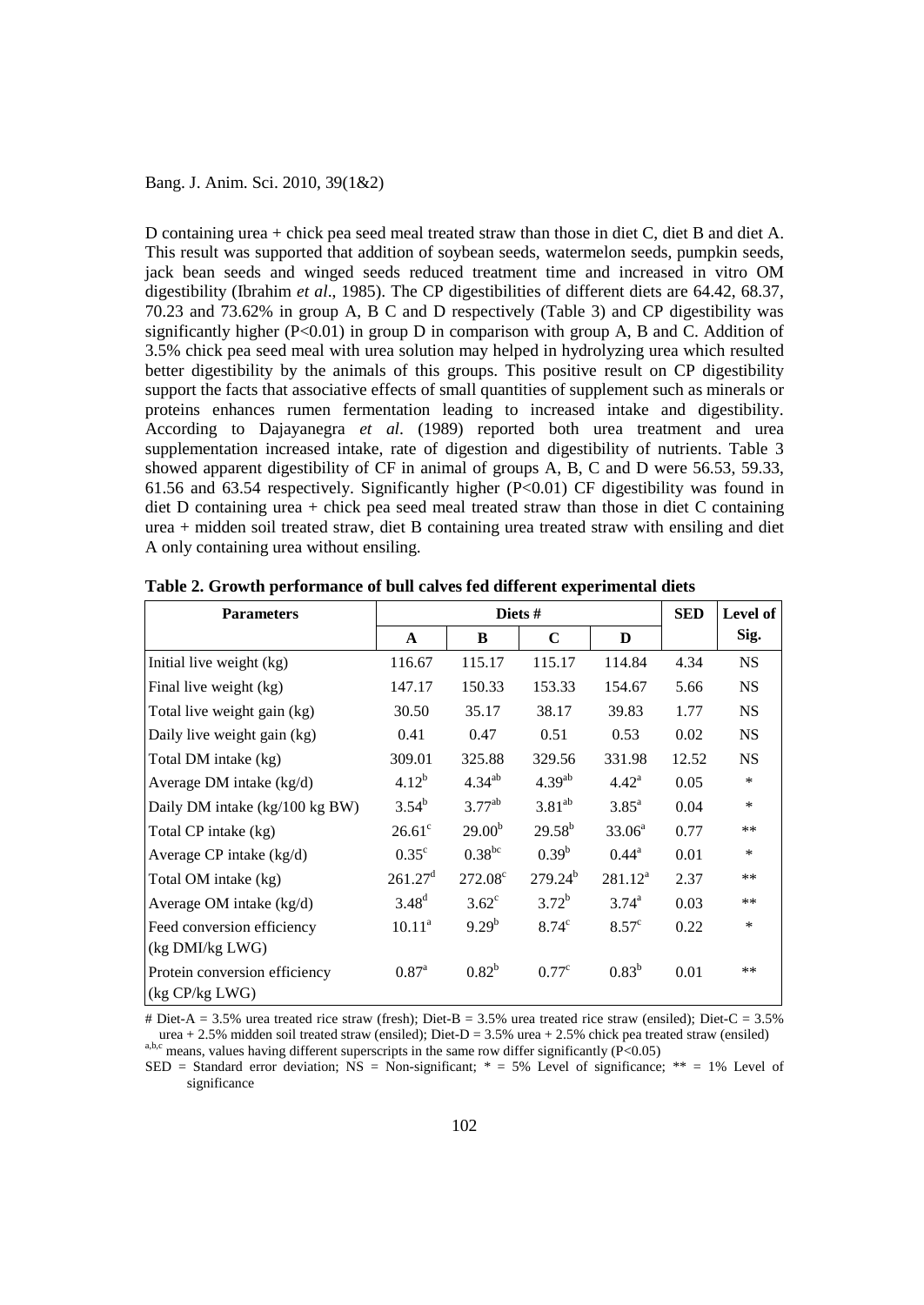| <b>Parameters</b>              | Diets #            |                      |              |                    |      | Level of  |
|--------------------------------|--------------------|----------------------|--------------|--------------------|------|-----------|
|                                | A                  | B                    | $\mathbf C$  | D                  |      | Sig.      |
| Nutrient digestibility $(\% )$ |                    |                      |              |                    |      |           |
| Dry matter (DM)                | $56.55^{\rm b}$    | 59.67 <sup>abc</sup> | $61.12^{ab}$ | $63.57^{\circ}$    | 0.83 | $***$     |
| Organic matter (OM)            | $58.15^{\circ}$    | $60.54^{\rm b}$      | $62.15^{ab}$ | $63.90^{\rm a}$    | 0.78 | $\ast$    |
| Crude protein (CP)             | $64.42^{\rm d}$    | $68.37^{\circ}$      | $70.23^{b}$  | $73.62^a$          | 1.12 | **        |
| Crude fibre (CF)               | 56.53              | 59.33                | 61.56        | 63.54              | 0.85 | **        |
| Ether extract(EE)              | 72.71              | 74.86                | 75.61        | 76.49              | 0.58 | <b>NS</b> |
| Nitrogen free extract (NFE)    | 56.00 <sup>b</sup> | 57.77 <sup>ab</sup>  | $59.81^a$    | 60.29 <sup>a</sup> | 0.64 | $\ast$    |

**Table 3. Apparent digestibility of different experimental diets**

# Diet-A = 3.5% urea treated rice straw (fresh); Diet-B = 3.5% urea treated rice straw (ensiled); Diet-C = 3.5% urea + 2.5% midden soil treated straw (ensiled); Diet-D = 3.5% urea + 2.5% chick pea treated straw (ensiled) a,b,c means, values having different superscripts in the same row differ significantly (P<0.05)

SED = Standard error deviation; NS = Non-significant;  $* = 5%$  Level of significance;  $** = 1%$  Level of significance

#### **Digestible nutrients and nutritive value**

The DCP contents of the different diets were 6.68, 7.19, 7.40 and 8.80 for diet A (3.5% urea treated straw without ensiling), diet B (3.5% urea treated straw with ensilng), diet C (3.5% urea + 2.5% midden soil treated straw) and diet D  $(3.5\%$  urea + 2.5% chick pea seed meal treated straw) respectively appeared in Table 4. The differences were significant (P<0.05) among treatment groups. The results indicated that DCP content increased with added plant urease source such as midden soil and pea seed meal with urea treated straw based diet. This findings correspond well with the results of Ahmed *et al.* (2003) who reported that addition of 4% soybean meal with 4% urea treated straw significantly  $(P<0.05)$  increased the DCP content of rice straw in comparison to 4% urea treated straw. Addition of urease enzyme sources (chick pea and midden soil) to urea treated straw at the time of treatment helped in increment of digestible crude fibre (DCF) value of group D (15.07%) and group C (14.85) although the difference was not statistically significant (P>0.05) that showed in Table 4. Table also has been presented that DEE of group D is significantly higher  $(P<0.01)$  than group A, B and C. Digestible nitrogen free extract (DNFE) of diet A, diet B, diet C and diet D were 25.77, 26.53, 27.53 and 27.93 respectively. Values for TDN have been presented in Table 4. when it is evident that total digestible nutrient (TDN) of group  $D(3.5\%$  urea  $+ 2.5\%$ chick pea seed meal treated rice straw were significantly higher ( $P<0.05$ ) than group C (2.5% midden soil and 3.5% urea treated rice straw), group B (3% urea treated rice straw with ensiling) and group A (3% urea treated rice straw without ensiling). This difference of TDN content among diets varied significantly (P<0.05).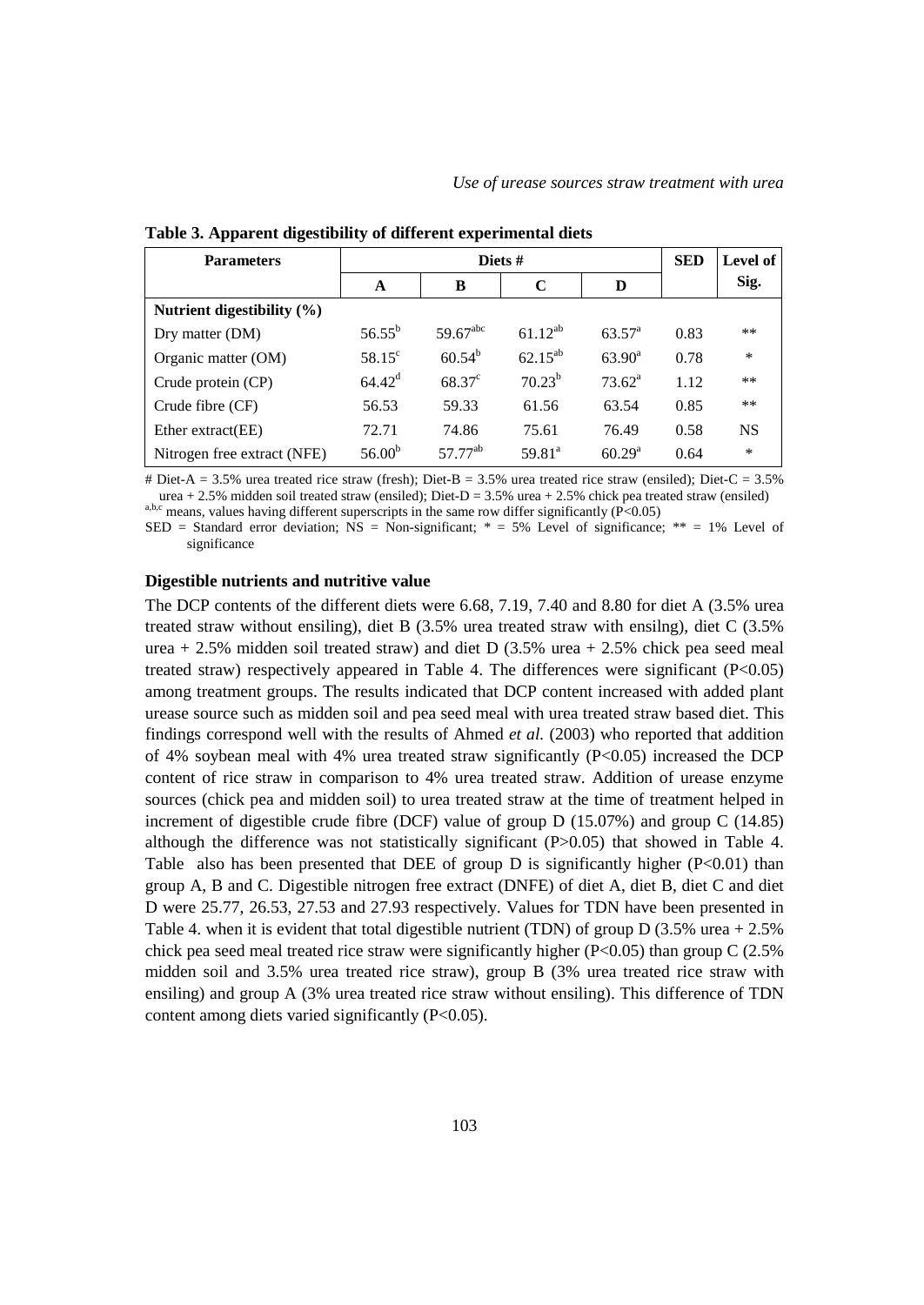Bang. J. Anim. Sci. 2010, 39(1&2)

| <b>Parameters</b>          |                 | Diets $#$       | <b>SED</b>  | Level of        |      |           |
|----------------------------|-----------------|-----------------|-------------|-----------------|------|-----------|
|                            | A               | B               | $\mathbf C$ | D               |      | Sig.      |
| Nutritive value $(\% )$    |                 |                 |             |                 |      |           |
| Digestible CP              | $6.68^\circ$    | $7.19^{b}$      | $7.40^{b}$  | $8.80^{a}$      | 0.24 | $***$     |
| Digestible CF              | 13.79           | 14.12           | 14.85       | 15.07           | 0.23 | <b>NS</b> |
| Digestible EE              | $3.83^{bc}$     | $3.97^{b}$      | $4.08^{ab}$ | $4.16^{\rm a}$  | 0.04 | **        |
| Digestible NFE             | 25.77           | 26.53           | 27.53       | 27.93           | 0.36 | <b>NS</b> |
| Digestible OM              | $50.07^{\circ}$ | $51.81^\circ$   | $53.86^{b}$ | $55.96^{\circ}$ | 0.75 | $\ast$    |
| Total digestible nutrients | $54.85^{\rm d}$ | $56.77^{\circ}$ | $58.96^{b}$ | $60.88^{\rm a}$ | 0.82 | $\ast$    |

**Table 4. Nutritive values of different diets**

# Diet-A = 3.5% urea treated rice straw (fresh); Diet-B = 3.5% urea treated rice straw (ensiled); Diet-C = 3.5% urea + 2.5% midden soil treated straw (ensiled); Diet-D = 3.5% urea + 2.5% chick pea treated straw (ensiled) a,b,c means, values having different superscripts in the same row differ significantly (P<0.05)

SED = Standard error deviation;  $\overline{NS}$  = Non-significant; \* = 5% Level of significance; \*\* = 1% Level of significance

# **Conclusion**

Nutritive value of rice straw in terms of nutrient composition, digestibility, TDN value and body weight gain of animals was improved significantly through treatment with urea in addition with chick pea and midden soil as urease sources. It may be suggested to treat rice straw with 3.5% urea + 2.5% chick pea / midden soil and fed to the animal after 7 days of ensiling.

# **Literature Cited**

- Ahmed, S., Khan, M. J., Shahjalal, M. and Islam, K. M. S. 2003. Effects of feeding urea and soybean meal-treated rice straw on digestibility of feed nutrients and growth performance of bull calves. Asian Australasian J. Anim. Sci., 15(4): 522-527.
- AOAC, 2004. Official methods of analysis.  $(17<sup>th</sup>$  edition). AOAC INTERNATION Gaithersbury, Maryland 20877-2417 USA.
- Djajanegara, A and Doyle, P. T. 1989. Urea supplementation compared with pre-treatment. 1. Effects on intake, digestion and live-weight change by sheep fed a rice straw. Anim. Feed Sci. and Technol., 27: 17-30.

DLS. (2008). Department of Livestock Services.

Doyle, P. T., Devendra, C. and Pearce, G. R. 1996. Rice straw as a feed for ruminants. International Development Program of Australian Universities and Colleges Limited (IDP), Canberra, Australia.